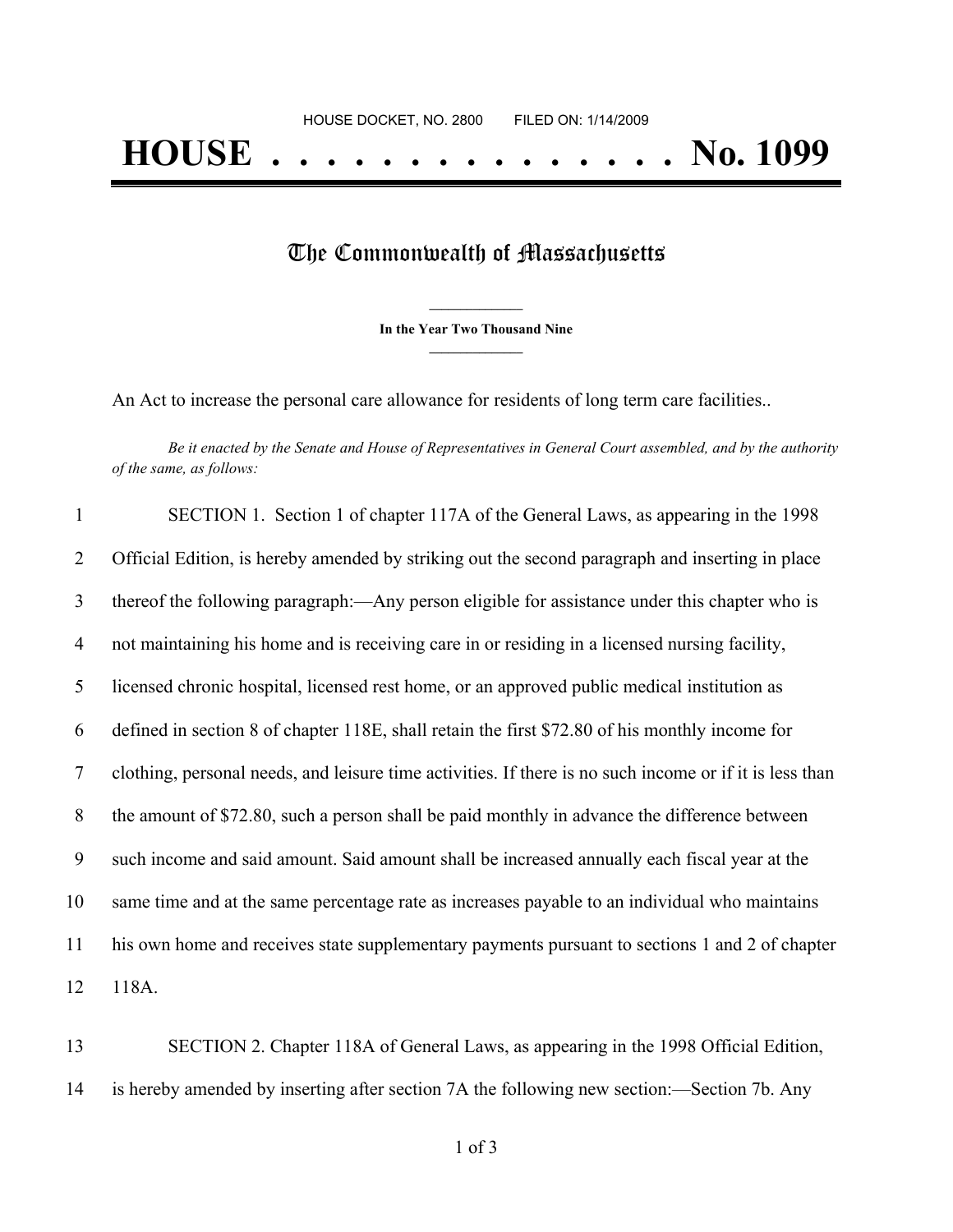person eligible for financial assistance under this chapter who is not maintaining his home and is in a licensed medical facility which is eligible for medical assistance payments pursuant to chapter 118E or is residing in a licensed rest home to which such person pays a fixed rate, shall retain the first \$72.80 of his monthly income for clothing, personal needs, and leisure time activities. If there is no such income or if it is less than the amount of \$72.80, such a person shall be paid monthly in advance the difference between such income and said amount. Said amount shall be, increased annually each fiscal year at the same time and at the same percentage rate as increases payable to an individual who maintains his own home and receives state supplementary payments pursuant to sections 1 and 2.

 SECTION 3. Section 15 of chapter 118E of the General Laws, as appearing in the 1998 Official Edition is hereby amended by striking the fourth paragraph and inserting in place thereof the following paragraph:—A person eligible for medical assistance under this chapter who is not maintaining his own home and is receiving care in a licensed nursing facility, a licensed chronic hospital, a licensed rest home, or in an approved public medical institution, shall retain the first \$72.80 of his monthly income for clothing, personal needs, and leisure time activities. If there is no such income or if it is less than the amount of \$72.80, such a person shall be paid monthly in advance the difference between such income and said amount. Said amount shall be increased annually each fiscal year at the same time and at the same percentage rate as increases payable to an individual who is maintaining his own home and who is receiving supplemental payments pursuant to sections 1 and 2 of chapter 118A.

 SECTION 4. The Division of Health Care Finance and Policy is required to conduct a study and review of the cost of all personal needs items paid for by residents that are not covered by the Division of Medical Assistance. Said study shall be completed within sixty days of the

of 3